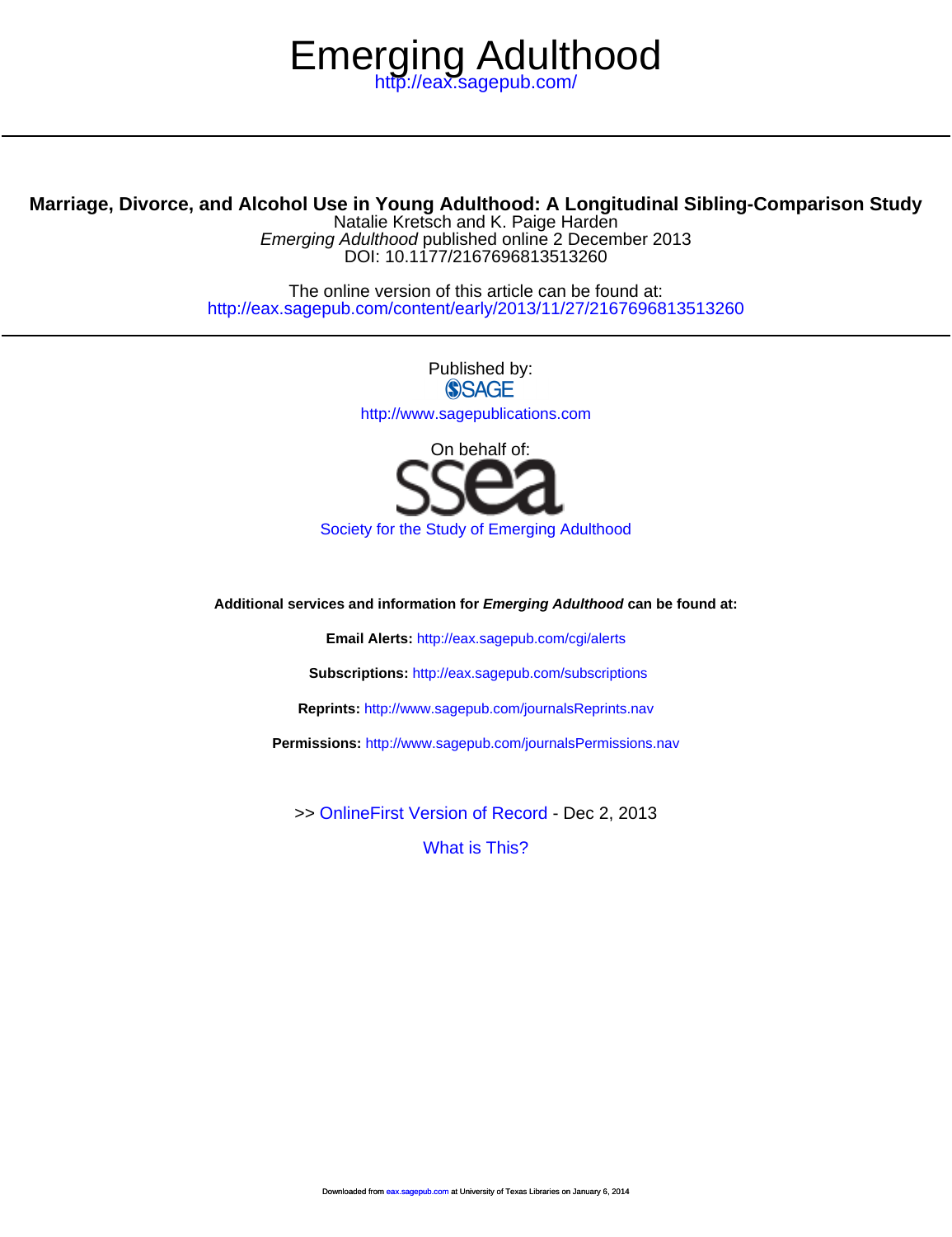# Marriage, Divorce, and Alcohol Use in Young Adulthood: A Longitudinal Sibling-Comparison Study

Emerging Adulthood 201X, Vol XX(X) 1-12  $@$  2013 Society for the Study of Emerging Adulthood and SAGE Publications Reprints and permission: [sagepub.com/journalsPermissions.nav](http://www.sagepub.com/journalsPermissions.nav) DOI: 10.1177/2167696813513260 [ea.sagepub.com](http://ea.sagepub.com)



# Natalie Kretsch<sup>1</sup> and K. Paige Harden<sup>1</sup>

#### Abstract

Marital status is a robust predictor of alcohol consumption in young adulthood; however, the extent to which observed associations are due to socialization or selection processes is unclear. The current study examined associations between marital status and alcohol use, assessed in a sample of 5,150 young adults (ages 18–30) from the National Longitudinal Survey of Youth. A longitudinal sibling-comparison design controlled for family-level environmental and genetic selection factors and for an individual's premarital trajectory of alcohol use. Nested model comparisons tested whether gender and age moderated the effects of marriage and divorce. Controlling for selection factors, the transition into marriage predicted decreases in alcohol consumption, and this effect was consistent across gender and age. Divorce predicted increased consumption, particularly for men. Findings support a causal relationship between changes in marital status and alcohol use, rather than an association due to selection factors and suggest gender-specific changes in alcohol use following divorce.

#### Keywords

marriage, alcohol use, sibling comparisons

On average, young adults sharply increase their alcohol use during the initial transition to adulthood (ages 18–22) and then ''mature out'' of heavy alcohol use through their 20s and early 30s (Bachman et al., 2002; Substance Abuse and Mental Health Services Administration [SAMHSA], 2011). Against the backdrop of these normative developmental patterns, however, are markedindividual differences intrajectories of substance use during young adulthood (Curran, Muthén, & Harford, 1998; Zucker, Fitzgerald, & Moses, 1995). Not all young adults mature out of heavy alcohol use, and those who continue to drink heavily are more likely to continue engaging in a number of behavioral risks with serious health consequences (such as unprotected sexual intercourse, driving after drinking, and illicit drug use; Flowers et al., 2008; Kiene, Barta, Tennen, & Armeli, 2009; Richardson & Budd, 2003). Failure to reduce heavy alcohol use is also associated with increased risk for developing an alcohol use disorder (Guo, Collins, Hill, & Hawkins, 2000; Schulenberg, Maggs, & O'Malley, 2003) and for multiple chronic medical and psychiatric problems (Centers for Disease Control and Prevention, 2004; Wang & Patten, 2002). Understanding both the mechanisms and the moderators of normative developmental declines in alcohol use has been a research topic of considerable interest.

employment, which impose new environmental constraints and expectations. Several longitudinal studies have shown that marriage, in particular, is a robust predictor of declining alcohol consumption during young adulthood, suggesting that marriage serves as protective factor against heavy alcohol use and alcohol use disorders (Bachman, Wadsworth, O'Malley, & Schulenberg, 1997; Curran et al., 1998; Harford, Hanna, & Fadden, 1994; Miller-Tutzauer, Leonard, & Windle, 1991; Temple et al., 1991). Several mechanisms for this association have been proposed, including changes in recreational and social activities, changes in attitudes toward drinking, and onset of parenthood (Bachman et al., 2002). More generally, marriage represents a strong social commitment not only to one's partner but also to conventional values and mainstream society, which has been shown to alter trajectories of antisocial and deviant behavior including drinking and drug use (Sampson & Laub, 1990).

In contrast, a parallel line of research indicates that the health benefits of marriage are generally undermined or reversed by divorce. Epidemiological studies have consistently shown higher rates of drinking among individuals who have

<sup>1</sup>The University of Texas at Austin, TX, USA

#### Corresponding Author:

Maturing out of alcohol use has been attributed to the adoption of new adult social roles, such as marriage, parenthood, and

The Marriage Effect

Natalie Kretsch, MA, Department of Psychology, The University of Texas at Austin, 108 E. Dean Keeton Stop A8000, Austin, TX 78712, USA. E[mail: natalie.kr](http://eax.sagepub.com/)etsch@gmail.com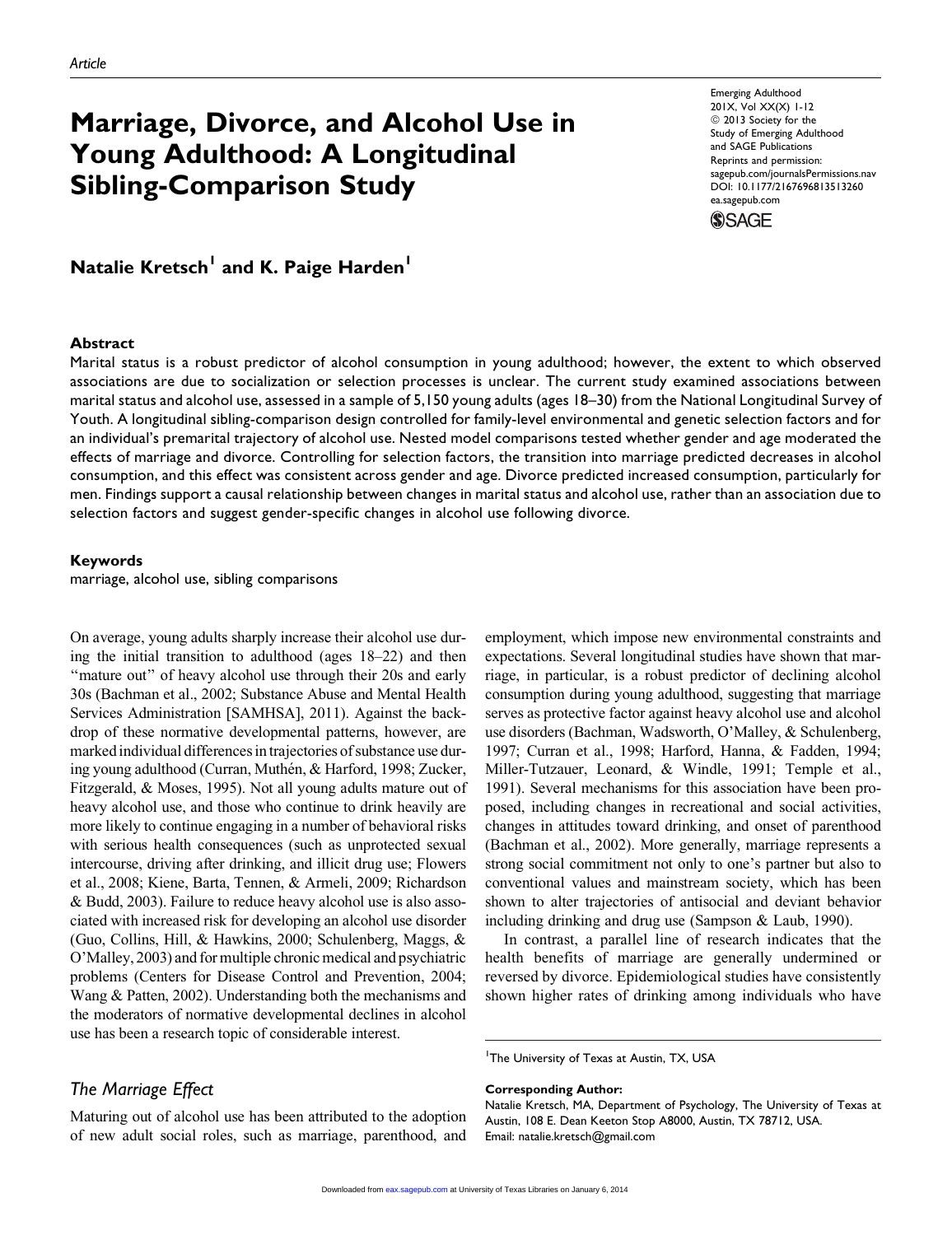divorced, and longitudinal studies suggest a prospective relationship between dissolution of relationships and increased alcohol use (Bachman, et al., 1997; Hanna, Faden, & Harford, 1993; Power & Estaugh, 1990; Temple et al., 1991). Increased alcohol use following divorce may result from both the loss of the protective effects of marriage and the additional burden of emotional, interpersonal, familial, and financial stress that divorce often incurs.

## Moderators of the Marriage Effect

Despite the robust association between marital status and alcohol consumption, these effects are not universal, and research on moderating factors has produced inconsistent findings. Numerous studies have proposed gender differences in the impact of marriage on alcohol use (Bernard, 1972; Nock, 1998), and several have shown that marriage leads to stronger declines in alcohol use among men (Harford et al., 1994; Power & Estaugh, 1990; Reczek, Pudrovska, Carr, & Umberson, 2012; Waite & Gallagher, 2000). There are several reasons why changes in marital status may be more closely related to alcohol use in men than in women. The "behavior contagion" theory (Rhule-Louie & MacMahon, 2007) suggests that partners become more similar to each other over the course of a relationship across a range of behaviors, including substance use. Thus men, who consume more alcohol on average, will be more likely to reduce alcohol use to a level more consistent with their female partners. A recent mixed-methods longitudinal study (Reczek et al., 2012) found that marriage led men to drink less but led women to drink more, and qualitative interviews revealed that this was due to women's increased exposure to higher levels of alcohol use by their male partners. However, these findings are inconsistent with some previous studies that have found a stronger effect in women (Horwitz, White, & Howell-White, 1996) and other studies have found no moderation by gender (Bachman et al., 2002; Curran et al., 1998; Temple et al., 1991). Thus, there is theoretical support for a stronger marriage effect in men, but empirical evidence for gender moderation remains inconclusive.

The impact of marital transitions on alcohol use may also depend on the developmental stage at which these transitions occur, as sources of social influence vary throughout the lifespan (Umberson, Crosnoe, & Rezcek, 2010). Marriage may be more protective in early adulthood because it may attenuate the effect of peers on alcohol use, which remains strong at this time (Borsari & Carey, 2001). Given that a primary mediator of the marriage effect is fewer evenings out with peers (Bachman et al., 2002), and that young adults in the early-to-mid 20s drink more, on average, than older adults, factors that reduce exposure to peer alcohol use may be particularly influential during this stage in life. Moreover, compared to individuals in their 30s, emerging adults are less likely to have achieved other major social milestones, such as full-time employment or parenthood. Consequently, the effect of any one transition, such as becoming married, may be more apparent among young adults. In addition, the effect of marriage on health behavior in general

may remain consistent over time, but the targets of influence may change depending on the developmental context (Umberson et al., 2010). In the early 20s, when the mean population level of alcohol use peaks, social transitions may affect this behavior specifically. In contrast, in later years, marriage may impact other more salient aspects of health, such as nutrition or physical activity (e.g., Smith & Christakis, 2008).

On the other hand, individual differences in marital status during early adulthood, when marriage is the exception rather than the norm, may be more reflective of underlying individual differences. For example, very early marriage may be a marker for deviance, as it has been associated with antisocial behavior and alcohol and drug use (Jessor & Jessor, 1977; Martino, Collins, & Ellickson, 2004). Individuals who marry in their late teens or early 20s may be less likely to reduce drinking due to an underlying tendency to reject conventional norms. Precocious development theory (Newcomb & Bentler, 1988) suggests that individuals who marry prematurely may lack the psychosocial resources necessary to sustain healthy relationships. This is consistent with research showing higher rates of marital distress and divorce among individuals who marry in late adolescence, which may undermine the health benefits of marriage (Amato & Rogers, 1997; Booth & Edwards, 1985).

One previous longitudinal study tested whether the marriage effect was moderated by age. Bogart, Collins, Ellickson, Martino, and Klein (2005) compared the effects of marriage in adolescence (prior to age 20) and young adulthood (between 21 and 29) among women. Women who married in young adulthood drank less and experienced fewer alcohol-related consequences at age 29, regardless of whether they divorced. These same protective effects were also observed in women who married in adolescence, but only if they did not subsequently divorce. These results suggest that early marriage and subsequent divorce may reflect an underlying disposition toward non-normative behavior, impulsivity, and externalizing problems, all of which are associated with higher levels of alcohol use (Martino et al., 2004). In contrast, individuals who marry early and stay married may represent a unique group with lower propensity for heavy alcohol use.

#### Socialization and Selection

The possibility that the apparent marriage ''effect'' on drinking actually reflects individual differences that preexisted the entry into marriage illustrates the distinction between ''role socialization'' and ''role selection'' (Chassin, Presson, Sherman, & Edwards, 1992; Gotham, Sher, & Wood, 1997; Yamaguchi & Kandel, 1985). The role socialization process occurs when a new social role (such as marriage) requires declines in behaviors that are incompatible with that role (such as heavy drinking). This process represents a causal association between marriage and alcohol use. The role selection process refers to individual differences that influence young adults' ability to complete developmental tasks, such as marriage. Individuals [who drink he](http://eax.sagepub.com/)avily may be less able to maintain stable relationships than those who do not; this may be due to alcohol use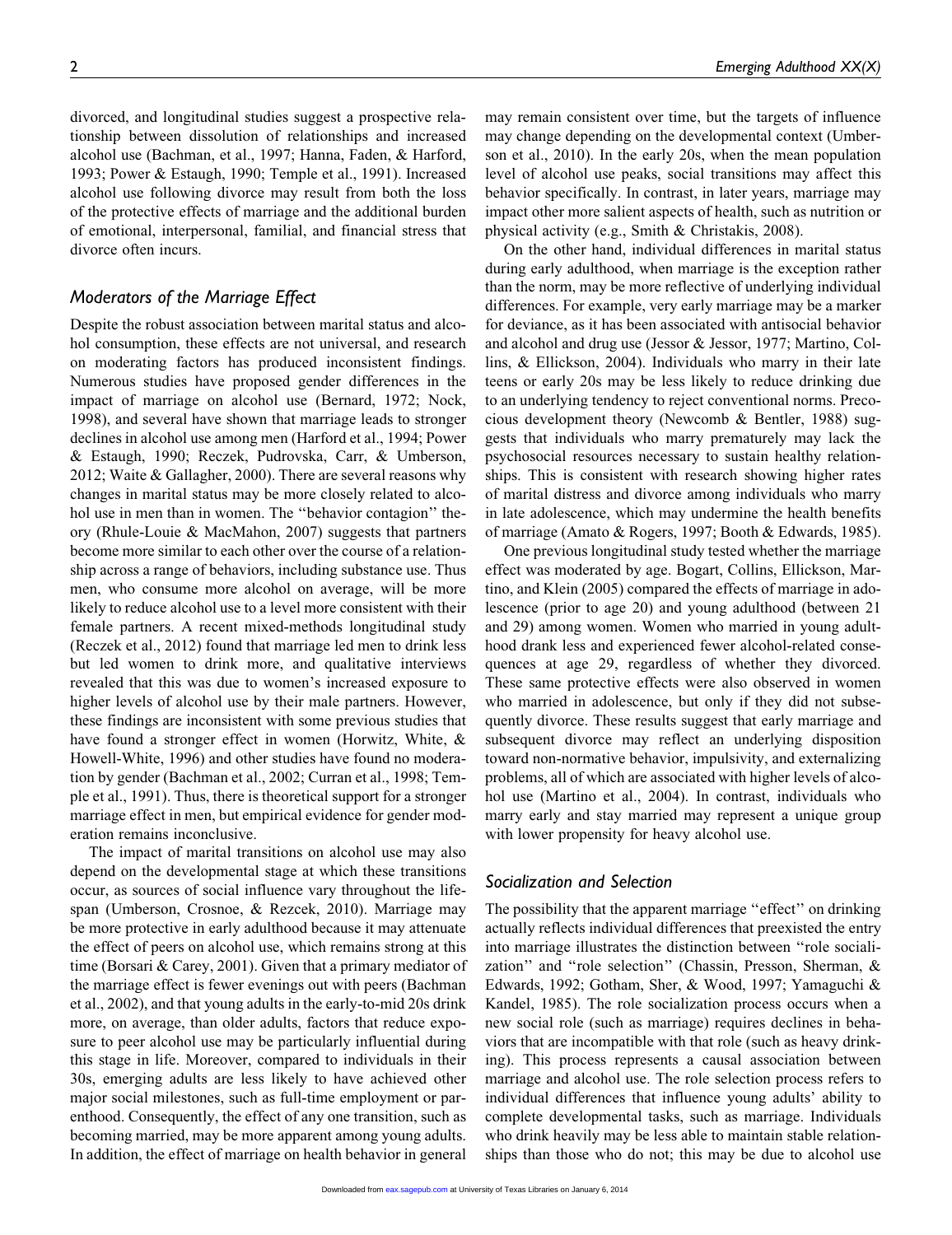itself or to other individual differences (e.g., socioeconomic status, religion, regional residency, and genetic factors) that influence both alcohol use and likelihood of marriage. In standard epidemiological designs, one can control for specific potential selection factors by including them as statistical covariates. Studies of marital status and alcohol use have found strong support for role socialization, controlling for a range of potential selection effects (e.g., Bachman et al., 2002; Gotham, Sher, & Wood, 2003), including premarital levels of alcohol use. However, with this approach, one is limited to the specific factors that can be identified and measured, leaving many other potential selection effects untested.

#### Sibling-Comparison Designs

The sibling-comparison design (Lahey & D'Onofrio, 2010) provides a useful method for disentangling selection and socialization. This quasi-experimental design uses comparisons within sibling pairs to control for genetic and environmental factors shared by siblings raised in the same family. This approach tests whether siblings who are discordant for a hypothesized predictor variable (i.e., marital status) are also discordant for a developmental outcome (i.e., alcohol use trajectory). The marital status of one's sibling is used as a proxy for family-level genetic and environmental factors that are correlated with marital status. In other words, the marital status of one's siblings reflects whether one comes from the ''type'' of family that tends to get married and/or divorced. If the association between marital status and alcohol use patterns is due to unmeasured background factors that siblings share, then one would expect that all siblings who share these background factors to show similar trajectories of alcohol use. This type of association can be considered a ''between-family'' effect. Families who, on average, tend to marry in early adulthood would also tend to reduce alcohol use at this time, not because marriage causes reductions in drinking but because both marriage and drinking are influenced by family-level factors. On the other hand, if siblings who become discordant for marital status become discordant for alcohol use at this age (i.e., one sibling marries and the other remains single), this provides strong evidence that the change in marital status influenced drinking at the individual level. The extent to which siblings who differ in marital status also differ in alcohol use can be considered a ''within-family effect'' of marriage. The siblingcomparison design allows one to distinguish between-family and within-family differences.

Several previous studies have utilized this design as a powerful test of a causal relationship between marital transitions and alcohol use, as well as other psychosocial outcomes. Heath, Jardine, and Martin (1989) analyzed data from a sample of female Australian twins (aged, on average, 35 years). This study used the marital status of the co-twin as a control and found that twins who differed in marital status also differed in their alcohol consumption—married twins drank less than their single co-twins. There was no correlation between one's own alcohol consumption and the marital status of one's cotwin. These findings suggest that the association between

marital status and alcohol use is not solely an artifact of being raised in the ''type'' of family that tends to get married and drink less; if it were, one would expect that both twins raised in this type of family would have similarly low levels of alcohol use, regardless of their own marital status. A more recent study of White female twins, aged 17–61 (Prescott & Kendler, 2001), found similar results. The effect of marriage on alcohol consumption persisted after controlling for the marital status of one's co-twin. However, consumption patterns were associated with the divorce of one's co-twin, suggesting that for women, family-level background factors might account, at least in part, for the apparent effect of divorce on drinking. Notably, both these studies were specific to women. The lack of previous family-based research on the marriage effect in males is striking, given the gender differences proposed by previous authors (e.g., Reczek et al., 2012). It is plausible that the relative roles of selection and socialization differ by gender, and this has yet to be tested using a quasi-experimental approach.

The current study used a sibling-comparison design to test whether the association between marital status and reduced alcohol use persisted after controlling for between-family genetic and environmental background factors. Multiplegroup model comparisons tested whether age and gender moderated the effects of marriage and divorce on alcohol use. Latent growth curve modeling (LGM) was used to examine the association between marriage, divorce, and trajectories of alcohol consumption between ages 18 and 30 in a large, nationally representative sample of males and females from the National Longitudinal Survey of Youth (NLSY).

# Method

#### Participants

Data were drawn from the 1979 cohort of the NLSY (NLSY79), a study of young people's transition into the workforce, initiated by the U.S. Department of Labor. The NLSY used a stratified, clustered design to select a nationally representative sample of adolescents and young adults, aged 14–21 at the time of the initial assessment. The initial assessment in 1979 had a 90% response rate and included 12,686 participants. As the NLSY recruited multiple individuals within households, the initial 1979 cohort included 5,914 siblings (biological, step, and adopted). During the interview, a household roster was completed by the participant or his/her parent (if the participant was under 18 years old). This roster asked about members of the household and their relationship to the participant (i.e., spouse, sibling, half-sibling, and nonbiologically related relative). Participants were reinterviewed annually between 1980 and 1994, and biennially thereafter. Retention was >90% for the first 16 waves and has been >80% since then. Details about recruitment and interview procedures have been extensively described elsewhere (U.S. Bureau of Labor Statistics, 2005).

The current study used a subsample of 5,150 full biological s[iblings, nest](http://eax.sagepub.com/)ed within 2,239 households. The subsample was constructed according to several criteria. Because developmental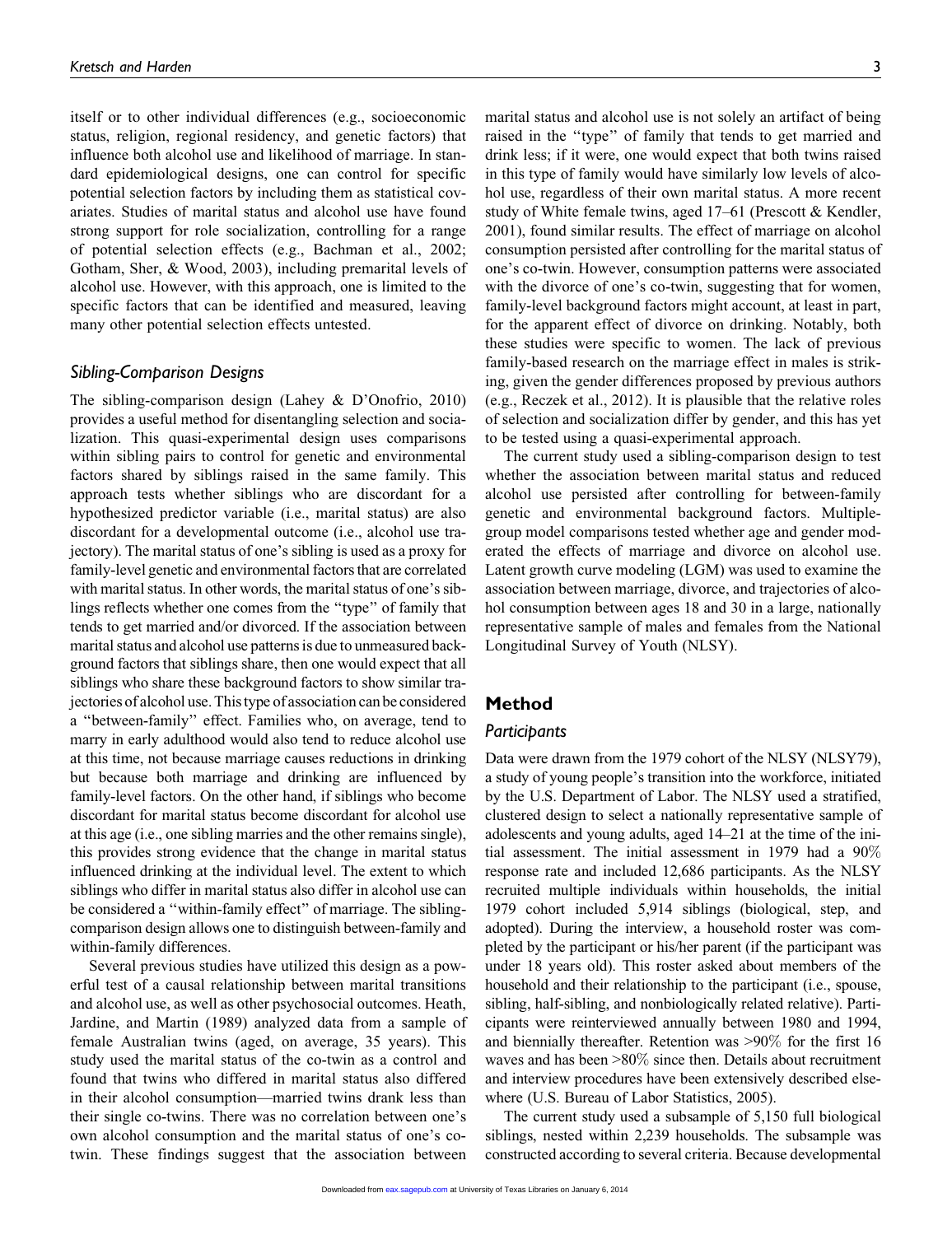|                                                 | <b>Total NLSY</b><br>Sample<br>$(N = 12,686)$ | Sibling<br>Subsample<br>$(N = 5,150)$ |
|-------------------------------------------------|-----------------------------------------------|---------------------------------------|
| Mean (SD) age at baseline                       | 17.90(2.31)                                   | 17.27 (2.09)                          |
| Male                                            | 50%                                           | 54%*                                  |
| White                                           | 59%                                           | 53%*                                  |
| African American                                | 25%                                           | 31%                                   |
| Hispanic                                        | 16%                                           | 16%                                   |
| Mean (SD) alcohol consumption<br>(drinks/month) | 15.98 (22.28)                                 | 15.88 (20.43)                         |

Table 1. Demographic Characteristics of Full NLSY Sample and Sibling Subsample.

Note.  $NLSY = National Longitudinal Survey of Youth.$ 

 $*$ p < .05, significantly different from total sample.

period of interest was ages 18–30, participants who were already married at or before age 18 ( $N = 590, 4.6\%$  of total sample) were excluded, as well as participants who were widowed or remarried between ages 18 and 30 ( $N = 993, 7\%$  of total sample).<sup>1</sup> In addition, participants were excluded if no data on marital status were available between 19 and 30 ( $N = 54$ , <1\% of total sample). The subsample in the current study included full siblings (and excluded adopted siblings, step-siblings, and half-siblings), identified from the household roster. Fifty-five percent of the participants in the current study sample had one sibling only, 31% had two siblings, 11% had three siblings, and 3% had four or more siblings in the study. Both same-sex and opposite-sex siblings were included.<sup>2</sup> As shown in Table 1, the participants in the subsample were more likely to be African American and male and less likely to be White than the full NLSY sample.

Not every participant provided data at each age between 18 and 30. This incompleteness is primarily due to the NLSY design: (1) Participants who were older than 18 at study initiation did not have the opportunity to report on their alcohol use at every age between 18 and 30; (2) younger cohorts were assessed biennially instead of annually; and (3) alcohol use items were not included in the interviews every year. Because alcohol use items were not included in all the interviews, there were gaps, ranging from 1 to 3 years, between marital transitions and alcohol use assessments. Participants who were older than 18 and married at study initiation were included in the analysis. Our analytic procedure was designed to make use of all available data on marriage and alcohol use, with full information maximum likelihood (FIML) used to account for missingness (Schafer & Graham, 2002). The average number of times alcohol consumption was assessed for a participant was 4.4 (range 0–6). Participants with no data on alcohol consumption were retained because they provided information on within- and between-family differences in marital status.

#### **Measures**

Demographics. Demographic variables included gender  $(0 =$ female), race ( $0 = not African American; 1 = African American)$ and ethnicity ( $0 = not Hispanic/Latino$ ,  $1 = Hispanic/Latino$ ). Although race and ethnicity were not a focus of the current analyses, they were included as predictors based on wellestablished evidence for higher levels of alcohol consumption in Caucasians relative to both African American and Hispanic/ Latino individuals (O'Malley & Johnston, 2002; National Institute of Alcohol Abuse and Alcoholism, 2006).

Alcohol Consumption. Questions about alcohol consumption were added to the NLSY survey in 1982. The observation period in the current analysis included interviews from 1982 to 1995, which was the period during which participants were in the 18–30 age range. Alcohol consumption was assessed in 1982, 1983, 1984, 1985, 1988, 1989, 1992, and 1994. Participants were asked how many days they consumed alcohol in the past month and how many drinks they consumed on a typical day when they were drinking in the past month. These values were multiplied to obtain an estimate of number of drinks consumed in the last month.

Change in Marital Status. Participants were asked about marital status at each wave, and reported whether they were married, single, divorced, remarried, widowed, or separated. If marital status had changed since the previous assessment, they were asked when this change occurred. The current study derived four dichotomous measures of marital status. Getting married since the previous assessment was coded as 1; not getting married since the previous assessment was coded as 0. Getting divorced was coded in the same way. One limitation of this measurement approach is that we could not account for multiple transitions that occurred between assessments; rather, change in marital status was based on status at the time of the assessment compared to status at the time of the previous assessment. For example, individuals who were married and divorced between two assessments were classified as divorced.

Two additional dichotomous variables indicated whether any of the siblings in a family (full siblings from the same 1979 household) had married or divorced in the previous year  $(1 = yes, 0 = no).$ 

#### Analytic Plan

Data were analyzed in several steps. In an initial descriptive analysis, we examined age differences in alcohol use. We used group means comparisons to explore differences in alcohol consumption as a function of marital status. At each age, mean alcohol consumption was estimated separately for individuals who were married, divorced, and single at that time. Next, we used latent growth modeling to examine within-person trajectories of alcohol use between ages 18 and 30. We followed methods used by Curran, Muthén, and Harford (1998) in their analysis of the same data set and included time-specific changes in marital status as predictors of alcohol use trajectories. We use sibling marital status as a proxy variable for unmeasured, family-level background factors that may influence both marriage and drinking. Finally, we used a series of [model comp](http://eax.sagepub.com/)arisons to test for moderation by gender and by age at marriage. Differences in model fit were tested using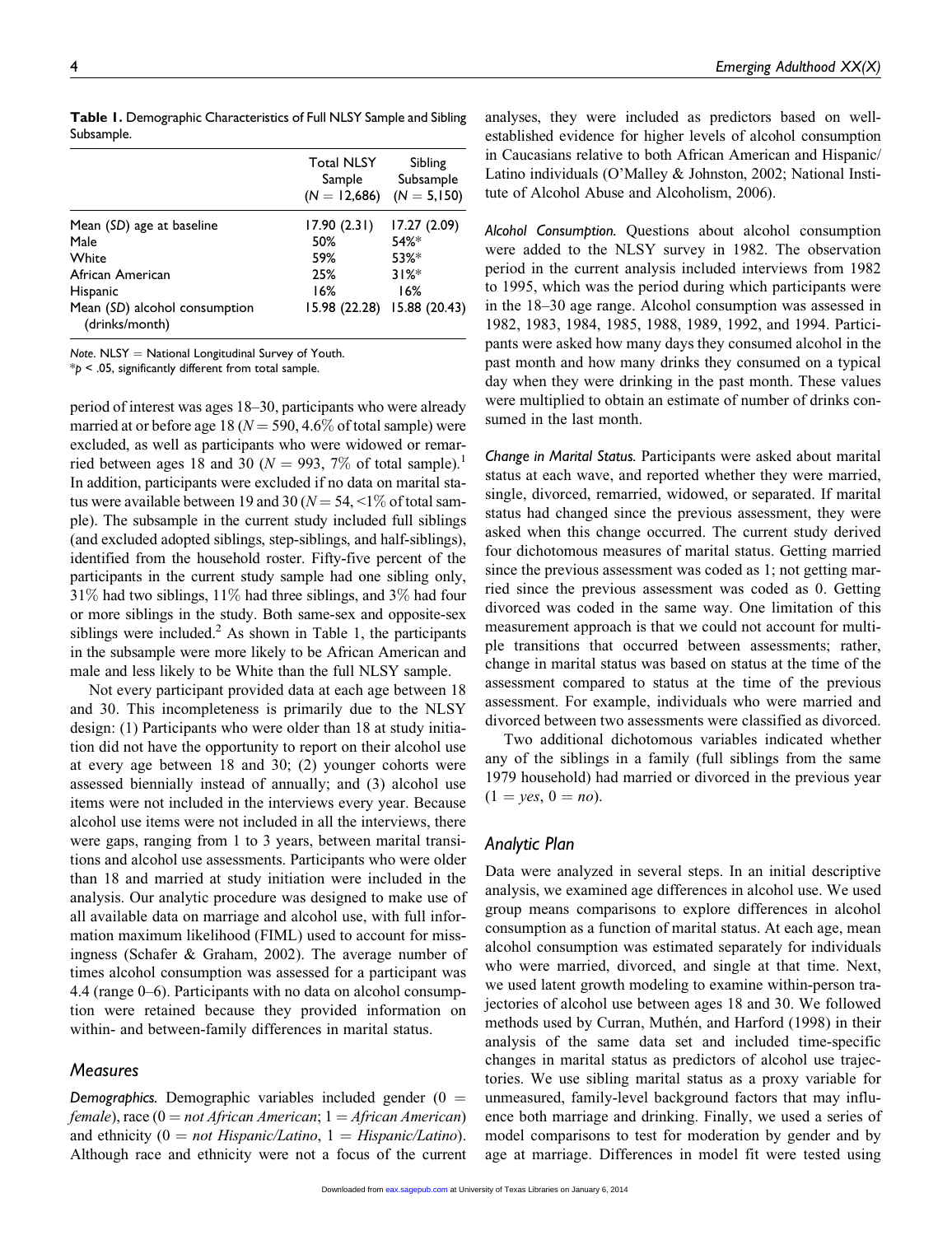differences in model log likelihood. All analyses used FIML estimates to account for missing data. Model fit was assessed using the standardized root mean square residual (SRMR), with SRMR values of less than .08 indicating close fit to the data (Hu & Bentler, 1999).

## **Results**

#### Mean Differences in Drinking by Marital Status

Mean levels of alcohol consumption by age, stratified by marital status, are illustrated in Figure 1. Because these analyses were intended to be purely descriptive, and because we account for the role of sampling error in our subsequent structural equation models, no inferential statistics were calculated here. Mean alcohol consumption increased from ages 18 to 21 and remained relatively stable until declining at age 30; this pattern suggested a nonlinear trend in alcohol use over emerging adulthood, which is consistent with previous research (Bachman et al., 2002; SAMHSA, 2011). Variability (reflected in standard deviations [SDs]) in alcohol consumption increased between ages 18 and 30.

These group mean differences do not reflect within-person changes in consumption; rather, each point shows the mean level of alcohol consumption for individuals who were assessed at each age. As indicated in Figure 1, there were no divorced women assessed at ages 18–19 and no divorced men assessed at ages 18–20. The high variability in consumption for the divorced group, particularly before age 24, reflects the relatively small number of individuals who were divorced at that time.

Married men show a stable level of alcohol use that is consistently lower than that of single or divorced individuals, although significant differences between married and single men are not apparent before age 22. Married women show a stable level of consumption that is lower than unmarried women of the same age; this is consistent across all ages. Although the low number of divorced individuals makes it difficult to interpret these group mean differences, it is noteworthy that mean levels of consumption among divorced men are consistently higher than those of single or married men, a pattern that is not seen in women.

#### Latent Growth Curve Models

Following Curran et al. (1998), the current study used LGM to examine individual differences in trajectories of alcohol consumption between ages 18 and 30, using the software program Mplus (Muthén & Muthén, 1998–2007). This approach models the mean developmental changes in alcohol use over time by fitting an overall curve to the data, and it also models the extent to which individual trajectories differ from this overall curve (McArdle & Nesselroade, 2002). Change in alcohol use is characterized by a latent intercept factor, which represents the starting point in an individual's trajectory of alcohol consumption, and latent slope factors, which represent systematic developmental change in alcohol consumption. Because the mean age

trends in alcohol consumption suggested that early adult increases in alcohol consumption ''taper off'' in the mid-20s, we included in our model both a linear slope factor and a quadratic slope factor. The model can be represented algebraically as:

$$
Y[t]_n = y_{\text{Ln}} + A[t] \times y_{\text{Sn}} + B[t] \times y_{\text{Qn}} + e[t]_n.
$$

where  $y_{\text{Ln}}$  is latent intercept score for individual *n*,  $y_{\text{Sn}}$  is the latent change score representing the magnitude of linear change over time, and  $y_{\text{On}}$  is the latent change score representing the magnitude of quadratic change (or curvature).  $A[t]$  and  $B[t]$  are vectors of time-specific ''basis'' coefficients that represent the shape of change over time (constrained to equal  $[0,1,2,3,...]$ for the linear slope and to equal  $[0,1,4,9,...]$  for the quadratic slope), and  $e[t]_n$  is a vector of time-specific residual errors. In all models, we accounted for the effects of demographics by regressing the latent intercept and change factors onto exogenous covariates (gender, race, and ethnicity). These demographic variables were not a focus of the current analyses, but they were included based on evidence that alcohol use differs across gender, race, and ethnicity (O'Malley & Johnston, 2002). The clustered nature of the data (siblings within nuclear families) was accounted for using robust standard errors (CLUSTER option in Mplus).

The growth parameters for the best-fitting model are shown in the upper portion of Table 2. For men, the means of the latent intercept and linear slope factors were nonzero positive, while the mean of the quadratic slope factor was negative, consistent with a curvilinear trajectory of alcohol consumption between ages 18 and 30. Moreover, there was significant variance in the intercept and slope factors, reflecting a high degree of individual variability in trajectories of alcohol use from 18 to 30. For women, the means of the linear and quadratic slope factors were not significant, indicating a relatively stable level of drinking over time. There was no significant variance in the intercept factor for women, but there was significant variance in the linear and quadratic slope factors, suggesting that there was greater unexplained variability in individual trajectories of alcohol consumption than in initial values of alcohol consumption. With regard to the effects of race and ethnicity on alcohol consumption, for both men and women, Black and Hispanic participants reported lower intercept scores than White and non-Hispanic participants, respectively. In addition, Black women showed greater linear slope scores than White women. Hispanic men showed greater quadratic slope scores than non-Hispanic men.

# Effects of Marriage and Divorce

In the current analysis, in order to test for the effects of marriage and divorce on alcohol use, the latent growth curve model also included 12 additional latent intercept factors representing age-specific deflections in an individual's overall trajectory of alcohol consumption that resulted from changes in marital status between each time interval. The parameters of primary i[nterest in the](http://eax.sagepub.com/) current study were the paths between the marital status variables and the latent intercept factors at each age.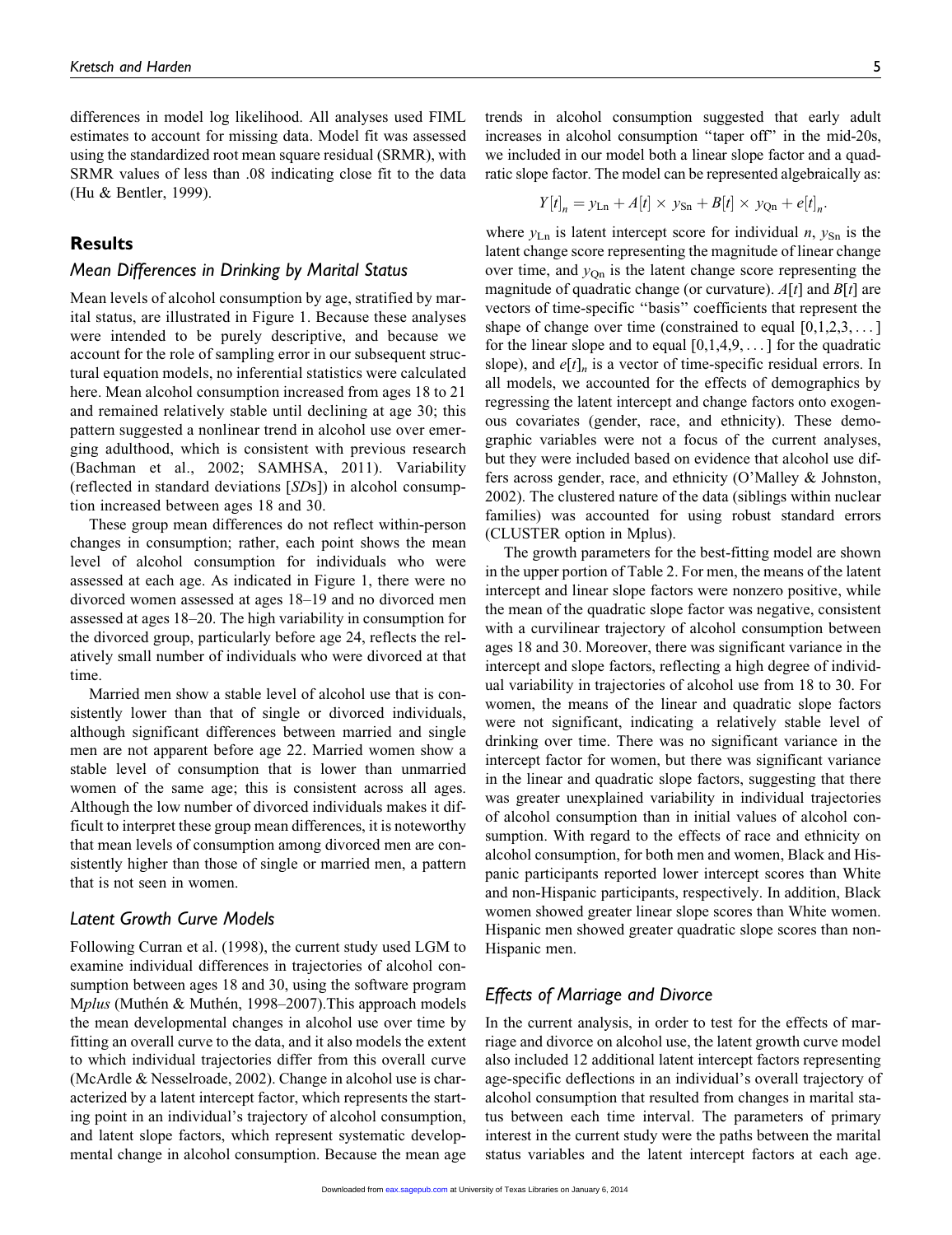

Figure 1. Mean alcohol consumption at ages 18 through 30, by marital status at each age. Error bars represent 95% confidence intervals.

These paths represent between- and within-family effects of marriage and divorce on alcohol consumption. These intercept factors were regressed onto the measured marital status variables (coded as 0 or 1, depending on whether a marital transition occurred at each age). These intercept factors predicted alcohol use at their respective ages and at each subsequent age (e.g., the age 21–22 intercept factor predicted alcohol use at ages 21–30). This design is based on the hypothesis that a discrete event—a change in marital status—would alter not only the level of consumption at the time of the event but also the overall alcohol use trajectory. Paths between the latent intercept factors and alcohol use are set to 1.0. The paths between the ''individual-level'' marital status variables (whether an

individual married or divorced in the previous year) and each latent change variable were freely estimated and represented the degree to which one's overall trajectory of alcohol consumption was disrupted by a change in one's own marital status.

Finally, these latent change variables were also regressed onto indicators of whether any sibling in the nuclear family married or divorced at that age. This is not to imply that a sibling's change in marital status directly causes a change in one's own drinking. Rather, these ''family-level'' variables were used as a proxy for between-family genetic or environmental differences that could have influenced the likelihood o[f getting m](http://eax.sagepub.com/)arried or divorced (i.e., whether one comes from the ''type'' of family that tends to marry or divorce). Including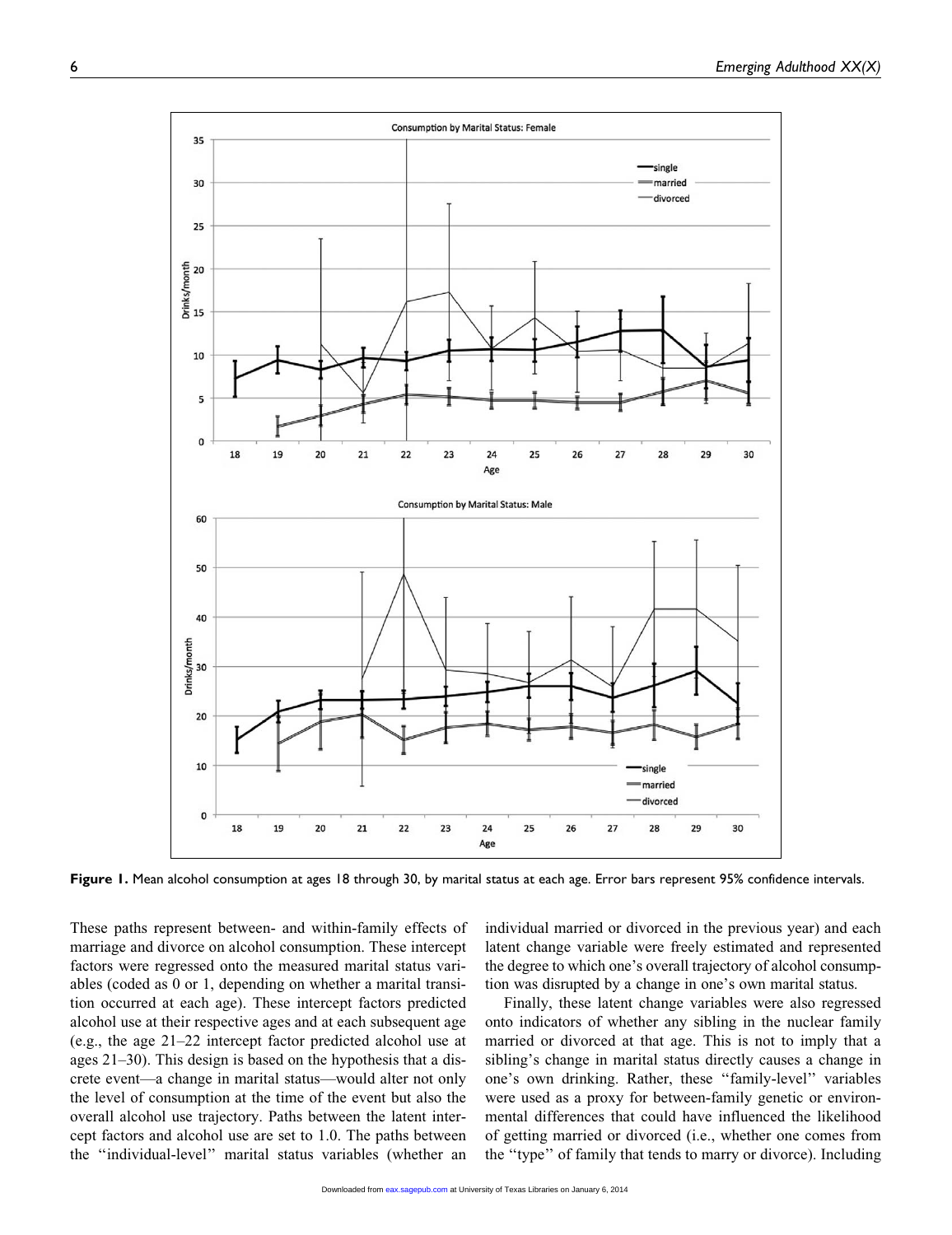|                                     | <b>Alcohol Consumption</b>      |
|-------------------------------------|---------------------------------|
| Level factor <sup>a</sup>           |                                 |
| Intercept                           | 12.61 (1.03)*                   |
|                                     | $[23.83 (1.50)^*]$              |
| Variance                            | 26.94 (16.37)                   |
|                                     | $[405.82 (26.39)*]$             |
| Regression on Black race            | $-11.48$ (1.20) <sup>*</sup>    |
|                                     | $[-14.22 (2.39)$ <sup>*</sup> ] |
| Regression on Hispanic ethnicity    | $-7.46$ (1.53) <sup>*</sup>     |
|                                     | $[-6.27 (2.55)*]$               |
| Linear slope factor <sup>a</sup>    |                                 |
| Intercept                           | .43 (.30)                       |
|                                     | $[1.69 (.47)*]$                 |
| Variance                            | $2.24$ $(.72)*$                 |
|                                     | [1.41 (.91)]                    |
| Regression on Black race            | $1.05$ $(.40)$ <sup>*</sup>     |
|                                     | [.54 (.79)]                     |
| Regression on Hispanic ethnicity    | 0.34(0.46)                      |
|                                     | $[-1.02 \,(.78)]$               |
| Quadratic slope factor <sup>a</sup> |                                 |
| Intercept                           | $-.04(.02)$                     |
|                                     | $[-.15(.03)*]$                  |
| Variance                            | $-.02$ (.01) <sup>*</sup>       |
|                                     | $[.07 (.01)*]$                  |
| Regression on Black race            | $-.02(.03)$                     |
|                                     | [.07, .06]                      |
| Regression on Hispanic ethnicity    | $-.01$ (.03)                    |
|                                     | $[.17 (.06)*]$                  |
| Marriage                            |                                 |
| Within-family effect                | $-5.15$ (.47) <sup>*</sup>      |
| Between-family effect               | $-.72$ (.30)*                   |
| Divorce                             |                                 |
| Within-family effect <sup>a</sup>   | 3.86 $(.94)$ <sup>*</sup>       |
|                                     | $[9.08 (2.18)*]$                |
| Between-family effect               | $-.26(.54)$                     |

Table 2. Unstandardized Parameter Estimates for Best-Fitting Model  $(N = 5,150)$ 

Note. Parameter estimates for alcohol consumption from Model 9 (Table 3). <sup>a</sup>Parameter estimates for females, followed by estimates for males in brackets. All other estimates did not differ between males and females.  $*_{p}$  < .05.

the family-level indicator of marriage allows for stronger inferences to be made about the relation between changes in one's own marital status and change in alcohol consumption: Controlling for between-family differences in propensity to get married (family-level marriage), does a change in one's own marital status still predict a decline in alcohol consumption? To the extent that unmeasured genetic or environmental selection factors that differed between families accounted for the association between marriage/divorce and alcohol use, we would expect that all the siblings from the ''type'' of nuclear family who gets married or divorced—even the ones who do not themselves experience this transition—would show an equivalent decline in alcohol use (a between-family effect). In contrast, if marital transitions exert a ''true'' effect, we would expect that siblings who differ in marital status would show a corresponding difference in alcohol consumption (a within-family effect). By integrating these individual- and

family-level indicators of marriage into the latent growth model, we test whether siblings who become discordant for marital status also diverge in their trajectories of alcohol use.

Moderation by Age. A series of model comparisons, shown in Table 3, was conducted to determine whether developmental stage moderated the relationship between marital status and alcohol consumption. First, a model (Model 1) was estimated in which the between- and within-family effects of marriage and divorce were fixed to equality across four age groups: 19–21, 22–24, 25–27, and 28–30. These age groups were chosen to detect trends in the effect of marriage across different stages of emerging adulthood, from the period before the legal drinking age (ages 19–21) to the end of early adulthood (ages 28–30). Model 1 was compared to successive models that freed each of these effects across age groups, to determine whether freeing parameters improved model fit. Results of model comparisons are shown in Table 3. The most constrained model (Model 1), in which within- and between-pair effects were constrained across age groups, fit the data well (SRMR  $= .026$ ). Model 1 was compared to Model 2, which freed the withinpair (individual) effects of marriage across age groups. Model 2 (SRMR  $= .027$ ) did not improve model fit, which suggests that age did not moderate the within-pair effect of marriage on alcohol use. Next, Model 1 was compared to Model 3  $(SRMR = .027)$ , which freed between-pair effects of marriage across age groups. Freeing these effects did not improve model fit; thus, Model 1 was carried forward and compared to models (Model 4, SRMR  $= .027$ ; Model 5, SRMR  $= .027$ ) that freed the within and between-pair effects of divorce across age groups. Allowing these parameters to vary across age groups did not improve model fit, thus Model 1 was selected as the best-fitting model for the age moderation analyses. Age at marriage did not appear to moderate the effect of marriage and divorce on drinking.

Moderation by Gender. To test for moderation by gender, we estimated a series of multiple-group models that tested whether the between- and within-family effects of marriage and divorce differed between males and females. The gender of the individual was used as the grouping variable. These multiple-group models were built around the final model from the previous step in our analyses (in which effects of marriage and divorce were consistent across age groups). The most constrained gender-moderation model (Model 6, SRMR  $= .058$ ) constrained the between- and within-family effects of marriage and divorce to be equal across men and women. Model 6 was compared to models that freed these effects across gender. Model fit comparisons are shown in Table 3. Freeing the within- or between-pair effects of marriage across gender (Model 7,  $SRMR = .058$ ; and Model 8,  $SRMR = .058$ ) did not improve model fit, indicating that these effects were not moderated by gender. Freeing the within-pair effects of divorce across gender (Model 9, SRMR  $= .058$ ) did improve model fit. The effect of d[ivorce on a](http://eax.sagepub.com/)lcohol consumption was greater for men: Getting divorced predicted an increase of 9.08 drinks per month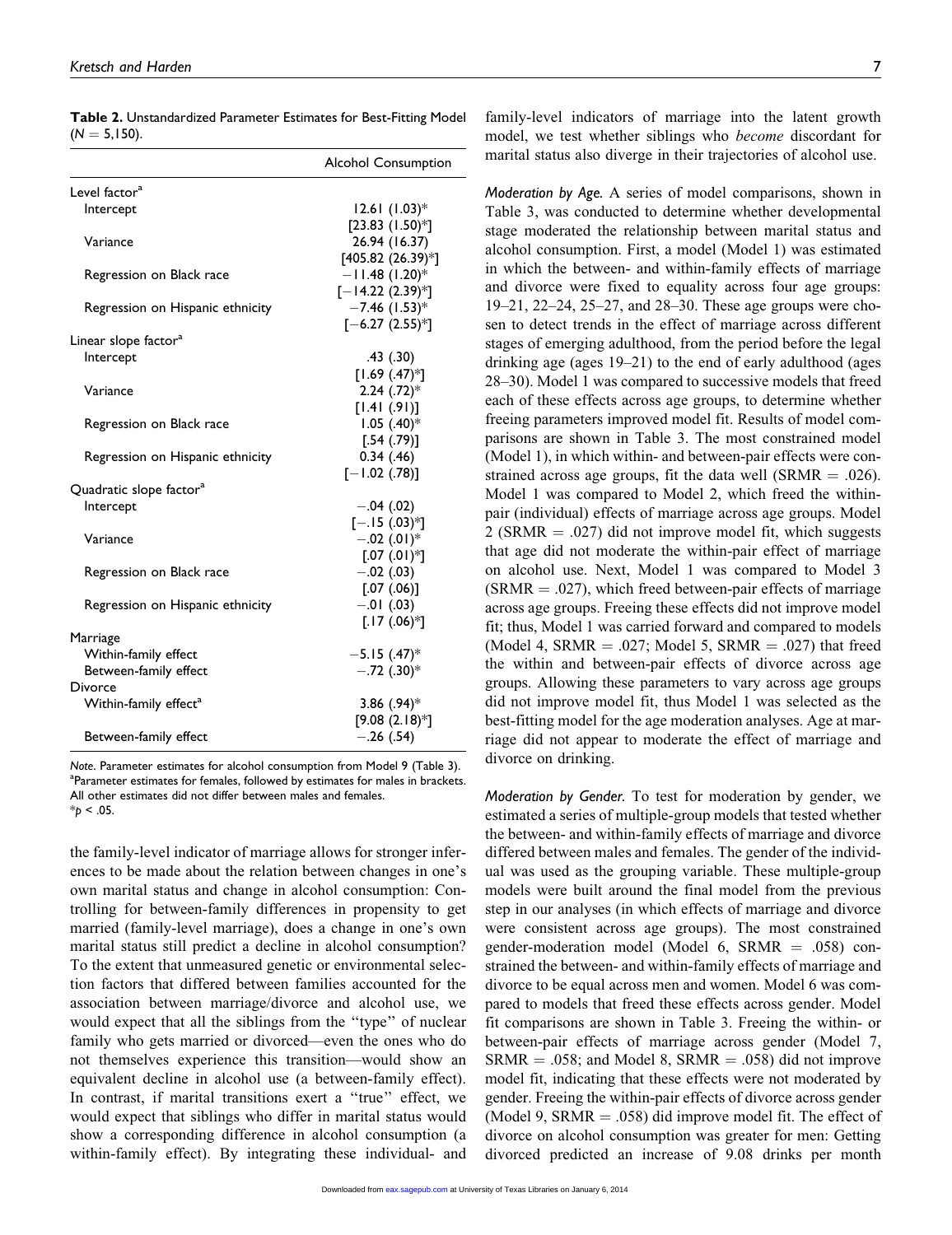| Model Comparison     | Parameter of Interest             | Difference in Model Fit $\Delta \chi^2$ ( $\Delta df$ , p) | <b>Preferred Model</b> |
|----------------------|-----------------------------------|------------------------------------------------------------|------------------------|
| Moderation by age    |                                   |                                                            |                        |
| 1 vs. 2              | Within-family effect of marriage  | 6.8(3, .08)                                                | Model I                |
| $\sqrt{5}$ vs. 3     | Between-family effect of marriage | 2.0(3, .57)                                                | Model I                |
| $\sqrt{1}$ vs. 4     | Within-family effect of divorce   | 3.2(3, .36)                                                | Model I                |
| 1 vs. 5              | Between-family effect of divorce  | 2.0(3, .57)                                                | Model I                |
| Moderation by gender |                                   |                                                            |                        |
| 6 vs. 7              | Within-family effect of marriage  | $0.4$ (1, .53)                                             | Model 6                |
| $6$ vs. $8$          | Between-family effect of marriage | 0.5(1, .92)                                                | Model 6                |
| $6$ vs. $9$          | Within-family effect of divorce   | 11.0(1, 5.001)                                             | Model 9                |
| $9$ vs. $10$         | Between-family effect of divorce  | $0.5$ (1, .92)                                             | Model 9                |

Table 3. Alcohol Consumption: Results From Model Comparisons Testing Moderation by Age and Gender ( $N = 5,150$ ).

Note. Significant differences in model fit are in boldface.

for men and 3.86 drinks per month for women. Finally, the between-pair effects of divorce were freed across gender (Model 10, SRMR  $= .058$ ), which did not improve model fit. There was a small but significant between-family effect of marriage on alcohol use. A sibling getting married was associated with a decline of 0.7 drinks per month. This suggests that part of the relation between marriage and reduced drinking is due to family-level confounds—being the "type" of family that marries in young adulthood. The between-family effects of divorce were not significant, suggesting that the increases in consumption following divorce were not due to family background factors for men or for women.

Thus, the best-fitting final model (Model 9, parameter estimates summarized in Table 2) showed that getting married predicted a reduction in alcohol use of approximately five drinks per month, an effect that was consistent across ages 18–30 and across gender. Overall, the final model for alcohol consumption fit the data well (SRMR  $= .058$ ). Getting divorced predicted an increase in alcohol consumption, particularly for men.

# **Discussion**

The current study provides further support for the hypothesis that marital transitions are associated with changes in alcohol consumption. This study utilized a sibling-comparison design to control for unmeasured selection factors, including partial control for between-family genetic differences, which are often not controlled for in standard epidemiological studies. This constitutes a rigorous test of the marriage effect. Notably, even after controlling for between-family differences in propensity to get married by comparing siblings raised in the same family, marriage remained associated with a decline alcohol use. For both males and females, marriage led to reductions of approximately five drinks per month.

Broadly speaking, our results support the ''role socialization'' hypothesis (Yamaguchi & Kandel, 1985), which posits that as young adults undergo major developmental transitions, such as marriage, they modify behaviors, such as heavy alcohol use, that are incompatible with these new social roles. At the same time, we found a significant family-level effect of marriage on alcohol use: Changes in alcohol use were associated not only with one's own marital status but also with the marital status of one's sibling. This suggests that between-family differences account for part of the association between marriage and alcohol use; the ''types'' of families that tend to marry in early adulthood also tend to drink less than families that delay marriage. Controlling for these between-family differences, individuals appear to reduce alcohol use following transitions into marriage.

Furthermore, our results suggest that the protective effect of marriage may be attenuated or reversed following divorce. After controlling for between-family differences, getting divorced predicted an increase in approximately nine drinks per month for men and four drinks per month for women. These estimates are consistent with population-based longitudinal studies, which have also found evidence for increased alcohol use following divorce (Bachman et al., 1997; Temple et al., 1991).

We found that, in both men and women, the association between divorce and increased alcohol consumption could not be attributed to between-family differences in selection factors. These results are inconsistent with previous sibling-comparison research by Prescott and Kendler (2001), who found that the association between divorce and increased alcohol use was partly due to background factors that existed prior to divorce. Prescott and Kendler used a sample of twins (rather than nontwin siblings), a design that controls for a greater portion of genetic and thus is better powered to detect selection effects. A co-twin control is preferable in that it allows one to control for selection effects that twins share because they are of the same age and gender. Moreover, the current study used an ethnically and racially diverse sample that was representative of the population, whereas Prescott and Kendler (2001) used a sample comprised entirely of White females. Given these conflicting findings and the differences between samples, it appears that the ''divorce effect'' merits further genetically informed research.

The current study found that the effect of marital status on alcohol consumption was not moderated by age at marriage. These results are consistent with one of the few studies of marital timing (Bogart, Collins, Ellickson, Martino, & Klein, 2[005\). Howe](http://eax.sagepub.com/)ver, our sample was restricted to ages 18–30, and it is possible that moderation would be found if a broader age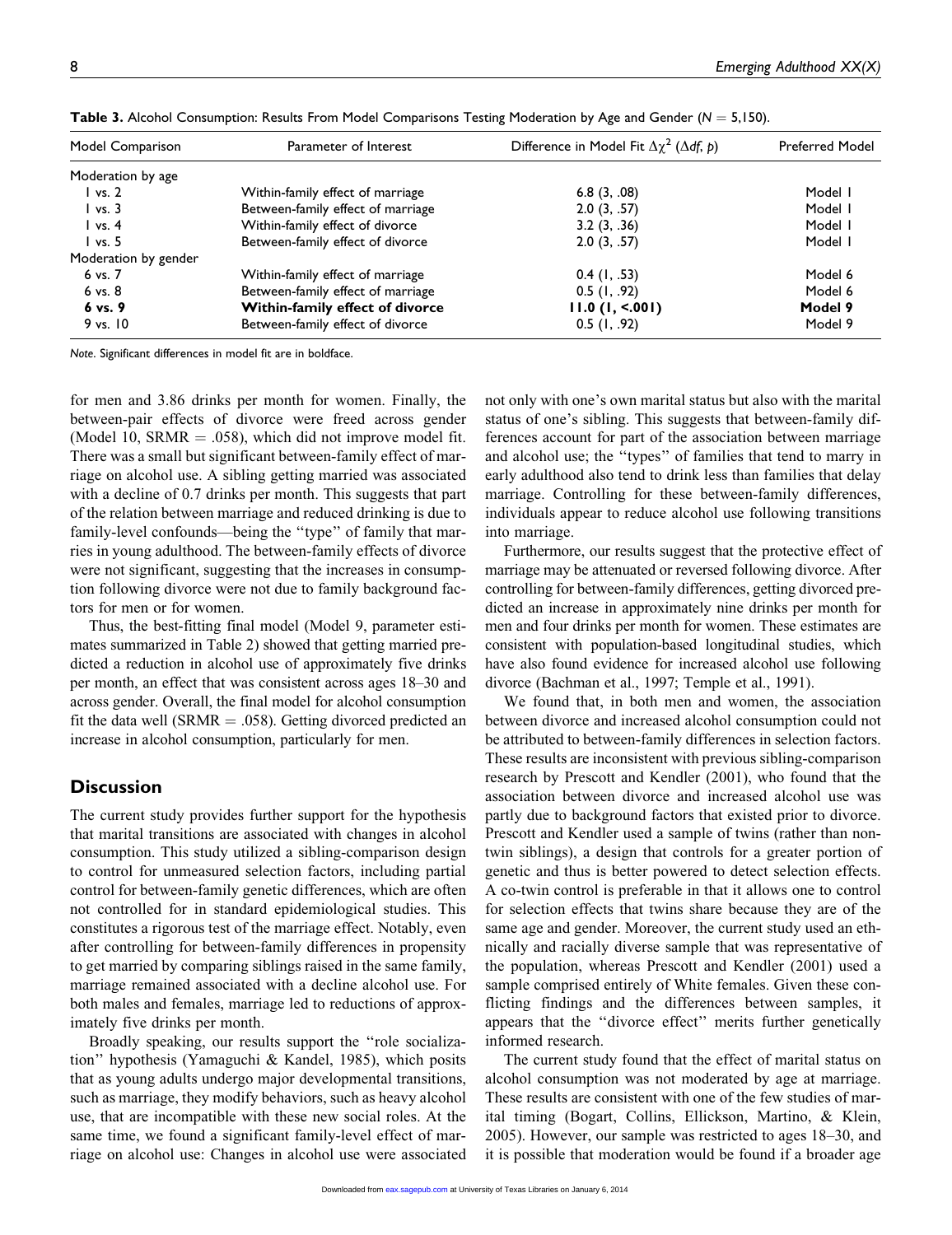range had been included. In particular, the current study excluded individuals who reported marital transitions prior to age 18. These early marriages may reflect an underlying propensity for risky behavior; thus, it is possible that the withinpair effect of marriage on alcohol use would be attenuated in this group. Although they did not directly test for a moderating effect of marital timing, Prescott and Kendler (2001), using a sample of women ages 17–51, found that after age 30, marital status was not significantly associated with variability in alcohol consumption. The average age at marriage is increasing, with more people marrying after age 30, and thus the effects of later marriage on alcohol use should be tested in an updated sample spanning a broader age range.

The effect of divorce on alcohol consumption was moderated by gender, with greater increases in drinking seen in men. This is consistent with a limited body of research on genderspecific effects of marriage dissolution on alcohol use (Horwitz et al., 1996; Keyes, Hatzenbuehler, & Hasin, 2011; Reczek et al., 2012). Several theories may account for this effect. Divorce is generally a stressful life event for both men and women (Booth & Edwards, 1985) and places both men and women at risk for psychopathology (Chatav & Whisman, 2007). In men, this is generally manifest in externalizing behavior, such as substance abuse, while women are more likely to develop internalizing problems, such as depression and anxiety disorders (Cooper, Russell, Skinner, Frone, & Mudar, 1992; Dawson, Grant, & Ruan, 2005). In fact, for women, divorce may lead to reductions in drinking, as it involves separation from a powerful contextual motivator for increased alcohol use (Leonard & Eiden, 1999). Women may also drink in response to marital stressors, caused, for example, by intimate partner violence or a spouse's alcohol problems. In this case, divorce may lead to a remission of marital distress, which, in turn, may lead to reductions in drinking (Wilsnack, Klassen, Schur, & Wilsnack, 1991). Research examining gender-specific causal relationships between marital transitions and alcohol use must also consider gender-specific patterns of selection and socialization.

Several limitations of the current study must be noted. First, there are many variables that may account for the within-family marriage "effect," including other developmental transitions such as having a child, graduating from college, and starting a career. In their study of declines in alcohol use in young adulthood, Bachman and colleagues (2002) found that the marriage effect persisted when controlling for these other transitions. However, there are still numerous within-family differences (i.e., environmental and genetic factors that make two siblings different), which are difficult to control for in any design, no matter how rigorous. The sine qua non of causal inference—a true experiment with random assignment to the marital transition—is, of course, impossible. Thus, like any other quasi-experimental design, the current study cannot definitively establish a causal influence of marriage on alcohol use; rather, we can only state that our results remain consistent with such an effect, even after a rigorous control for between-family differences and preexisting trajectories of alcohol use. A samesex twin sample would provide a more rigorous test of causality, as it would allow control of all genetic factors and of all the experiences that siblings share due to being both in the same family and the same age and gender. Without using a twin sample, we are unable to measure genetic associations between alcohol consumption marital transitions and we were unable to control for remaining genetic differences between siblings.

Second, the current analysis used data collected in the 1980s and is therefore subject to possible cohort effects. We focused on alcohol use between ages 18 and 30, an age span that captured much of the period of "risk" for marriage at that time. (The median age at first marriage in 1982 was 25.2 for men and 22.5 for females; U.S. Census Bureau, 2011.) Currently, young adults are more likely to delay marriage until the late 20s or early 30s, and marriage is more commonly preceded by a period of cohabitation. Given the changing trends in the timing, frequency, and psychological significance of marriage in the last two decades (Fields, 2004; Nock, 2005), it is possible that the relationship between marriage and young adult alcohol use has changed as well.

Third, the primary outcome in the current study was past month alcohol consumption, which is both correlated with and qualitatively different from clinically significant alcoholrelated problems. Given that change in alcohol consumption is part of a suite of normative developmental changes characteristic of young adulthood, we contend that understanding environmental influences on alcohol consumption is an important research goal in its own right. However, it is also likely that a reduction in alcohol consumption translates into a reduced vulnerability for alcohol use disorders or serious behavioral risks. Previous studies have found associations between marriage and alcohol-related problems (Bogart et al., 2005) and diagnosed alcohol use disorders (Dawson et al., 2006). In addition, Burt et al. (2010) found a similar influence of marriage on antisocial behavior in young adult men, suggesting that marriage may influence a spectrum of externalizing behaviors, rather than having specific effects on alcohol per se. Future behavioral genetic research is necessary to examine the extent to which marriage effects generalize across an array of clinical and subclinical externalizing behaviors, and the extent to which these effects are mediated through a single common process.

Finally, the influences of marriage on development are fundamentally contingent on the quality and context of the marital relationship. The current study did not use measures of marital satisfaction, which may play a critical role in this association, nor did we control for levels of spousal alcohol consumption. In assessing the importance of spousal alcohol use, it is important to distinguish between the effects of assortative mating (the tendency for individuals to select partners with similar alcohol use) and the postmarital influence of one's spouse. The limited body of research on spousal influence on drinking in community samples suggests that one's spouse's premarital and postmarital alcohol use are predictive of one's own postmarital alcohol use (Leonard & Eiden, 2007; Leonard & Mudar, 2004). Future r[esearch inco](http://eax.sagepub.com/)rporating a sibling-comparison design could shed further light on this process.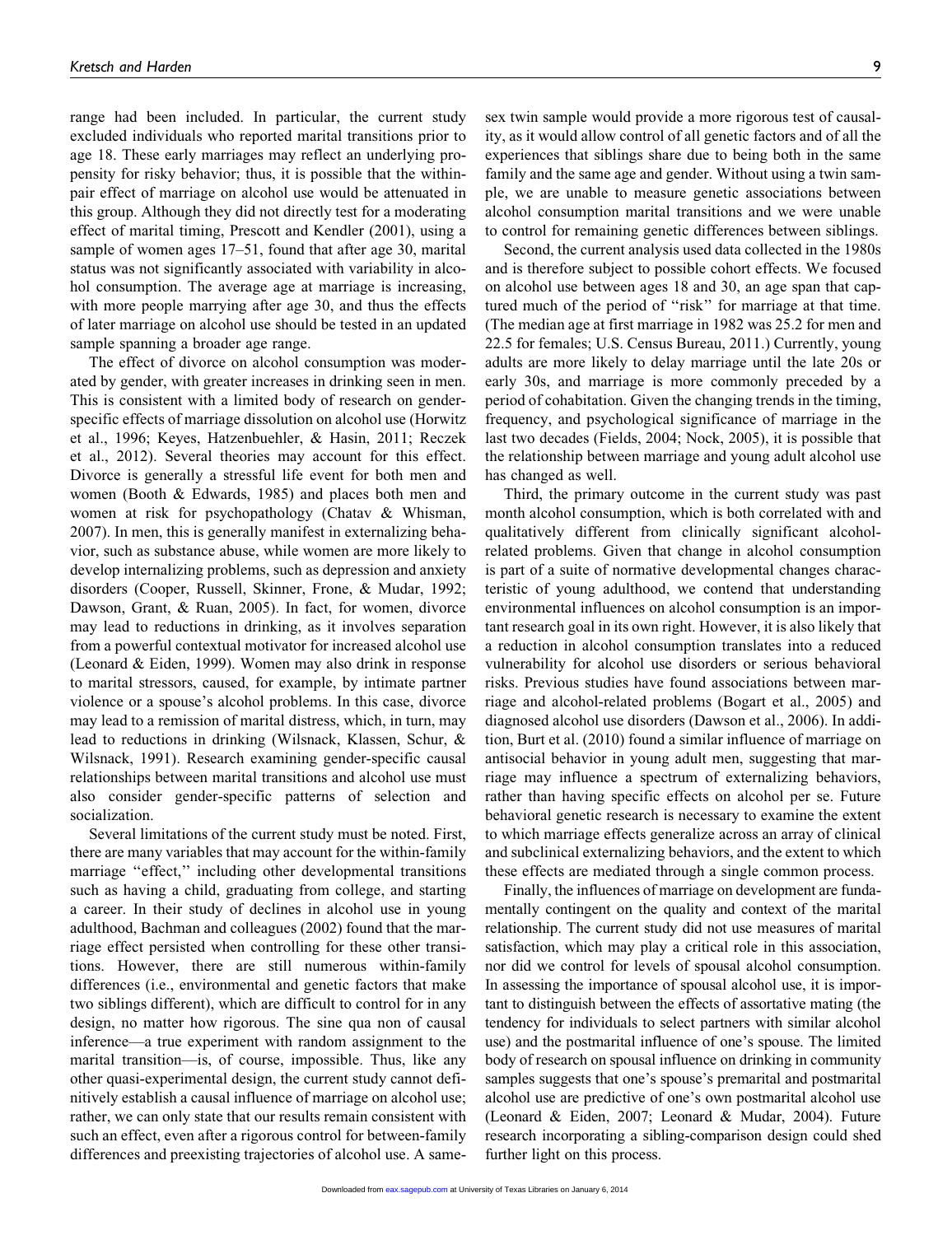The debate regarding role socialization versus role selection is not limited to alcohol use or to marriage; similar questions regarding the causal influences of social role changes have been posed in relation to a diverse array of outcomes, including age-related changes observed in personality (Hoffman, 1991; Kohn & Schooler, 1983), health behaviors (Todd, Chassin, Preston, & Sherman, 1996; Yamaguchi & Kandel, 1985), and psychosocial well-being (Horwitz & White, 1998; Mortimer & Borman, 1988). The combination of longitudinal and family data used in the current project is a powerful—and underutilized—tool that may be helpful in resolving these debates about environmental influences on development. The use of latent growth modeling is a powerful method for assessing the influence of a time-specific transition on a normative developmental trajectory of alcohol use in young adulthood. In addition, this study demonstrates the utility of the sibling-comparison design in reducing the ambiguity that surrounds causation in many naturalistic studies. This approach controls for between-family variation in both environmental and genetic influences, allowing researchers to draw meaningful inferences from observational data. Developmental researchers in particular can benefit from incorporating both these approaches into longitudinal analytic methods.

#### Declaration of Conflicting Interests

The authors declared no potential conflicts of interest with respect to the research, authorship, and/or publication of this article.

#### Funding

The authors received no financial support for the research, authorship, and/or publication of this article.

#### Notes

- 1. Sensitivity analyses were conducted to assess whether excluding remarried individuals impacted results. The same pattern of results was found for both alcohol consumption and binge drinking. These results are available from the first author upon request.
- 2. Sensitivity analyses were conducted using same-sex siblings only, yielding the same pattern of results. Opposite-sex siblings were retained in our primary analyses, in order to maximize sample size.

#### **References**

- Amato, P. R., & Rogers, S. J. (1997). A longitudinal study of marital problems and subsequent divorce. Journal of Marriage and Family, 59, 612-624.
- Bachman, J. G., O'Malley, P. M., Schulenberg, J. E., Johnston, L. D., Bryant, A. L., & Merline, A. C. (2002). The decline of substance use in young adulthood: Changes in social activities, roles, and beliefs. Mahwah, NJ: Lawrence Erlbaum.
- Bachman, J. G., Wadsworth, K. N., O'Malley, P. M., & Schulenberg, J. (1997). Marriage, divorce, and parenthood during the transition to young adulthood: Impacts on drug use and abuse. In J. Schulenberg, J. L. Maggs & K. Hurrelmann (Eds.), Health risks and developmental transitions during adolescence (pp. 246-279). New York, NY: Cambridge University Press.

Bernard, J. (1972). The future of marriage. New York, NY: World.

- Bogart, L. M., Collins, R. L., Ellickson, P. L., Martino, S. C., & Klein, D. J. (2005). Effects of early and later marriage on women's alcohol use in young adulthood: A prospective analysis. Journal of Studies on Alcohol, 66, 729-737.
- Booth, A., & Edwards, J. N. (1985). Age at marriage and marriage instability. Journal of Marriage and Family, 47, 67-75.
- Borsari, B., & Carey, K. B. (2001). Peer influences on college drinking: A review of the research. Journal of Substance Abuse, 13, 391-424.
- Burt, S. A., Donnellan, M. B., Humbad, M. N., Hicks, B. M., McGue, M., & Iacono, W. G. (2010). Does marriage inhibit antisocial behavior? An examination of selection vs. causation via a longitudinal twin design. Archives of General Psychiatry, 67, 1309-1315.
- Centers for Disease Control and Prevention. (2004). Alcohol-related disease impact (ARDI). Atlanta, GA: Author. Retrieved September 18, 2011, from<http://www.cdc.gov/alcohol/ardi.htm>
- Chassin, L., Presson, C. C., Sherman, S. J., & Edwards, D. A. (1992). The natural history of cigarette smoking and young adult social roles. Journal of Health and Social Behavior, 33, 328-347.
- Chatav, Y., & Whisman, M. A. (2007). Marital dissolution and psychiatric disorders: An investigation of risk factors. Journal of Divorce and Remarriage, 47, 1-13.
- Cooper, M. L., Russell, M., Skinner, J. B., Frone, M. R., & Mudar, P. (1992). Stress and alcohol use: Moderating effects of gender, coping, and alcohol expectancies. Journal of Abnormal Psychology, 10, 139-152.
- Curran, P. J., Muthén, B. O., & Harford, T. C. (1998). The influence of changes in marital status on developmental trajectories of alcohol use in young adults. Journal of Studies on Alcohol, 59, 647-658.
- Dawson, D. A., Grant, B. F., & Ruan, W. J. (2005). The association between stress and drinking: Modifying effects of gender and vulnerability. Alcohol and Alcoholism, 40, 453-460.
- Dawson, D. A., Grant, B. F., Stinson, F. S., & Chou, P. S. (2006). Maturing out of alcohol dependence: The impact of transitional life events. Journal of Studies on Alcohol, 67, 195-203.
- Fields, J. (2004). Family and living arrangements, 2003: Current population reports. Washington, DC: U.S. Census Bureau; 2003, 20-553. Retrieved July 6, 2011, from [http://www.census.gov/](http://www.census.gov/prod/2004pubs/p20-553.pdf) [prod/2004pubs/p20-553.pdf](http://www.census.gov/prod/2004pubs/p20-553.pdf)
- Flowers, N. T., Naimi, T. S., Brewer, R. D., Elder, R. W., Shults, R. A., & Jiles, R. (2008). Patterns of alcohol consumption and alcoholimpaired driving in the United States. Alcoholism: Clinical and Experimental Research, 32, 639-644.
- Gotham, H. J., Sher, K. J., & Wood, P. K. (1997). Predicting stability and change in frequency of intoxication from the college years to beyond: Individual difference and role transition variables. Journal of Abnormal Psychology, 106, 619-629.
- Gotham, H. J., Sher, K. J., & Wood, P. K. (2003). Alcohol involvement and developmental task completion during young adulthood. Journal of Studies on Alcohol, 64, 32-42.
- Guo, J., Collins, L. M., Hill, K. G., & Hawkins, J. D. (2000). Developmental pathways to alcohol abuse and dependence in young adulthood. Journal of Studies on Alcohol, 61, 799-808.
- Hanna, E. Z., Faden, V. B., & Harford, T. C. (1993). Marriage: Does it [protect yo](http://eax.sagepub.com/)ung women from alcoholism? Journal of Substance Abuse, 5, 1-14.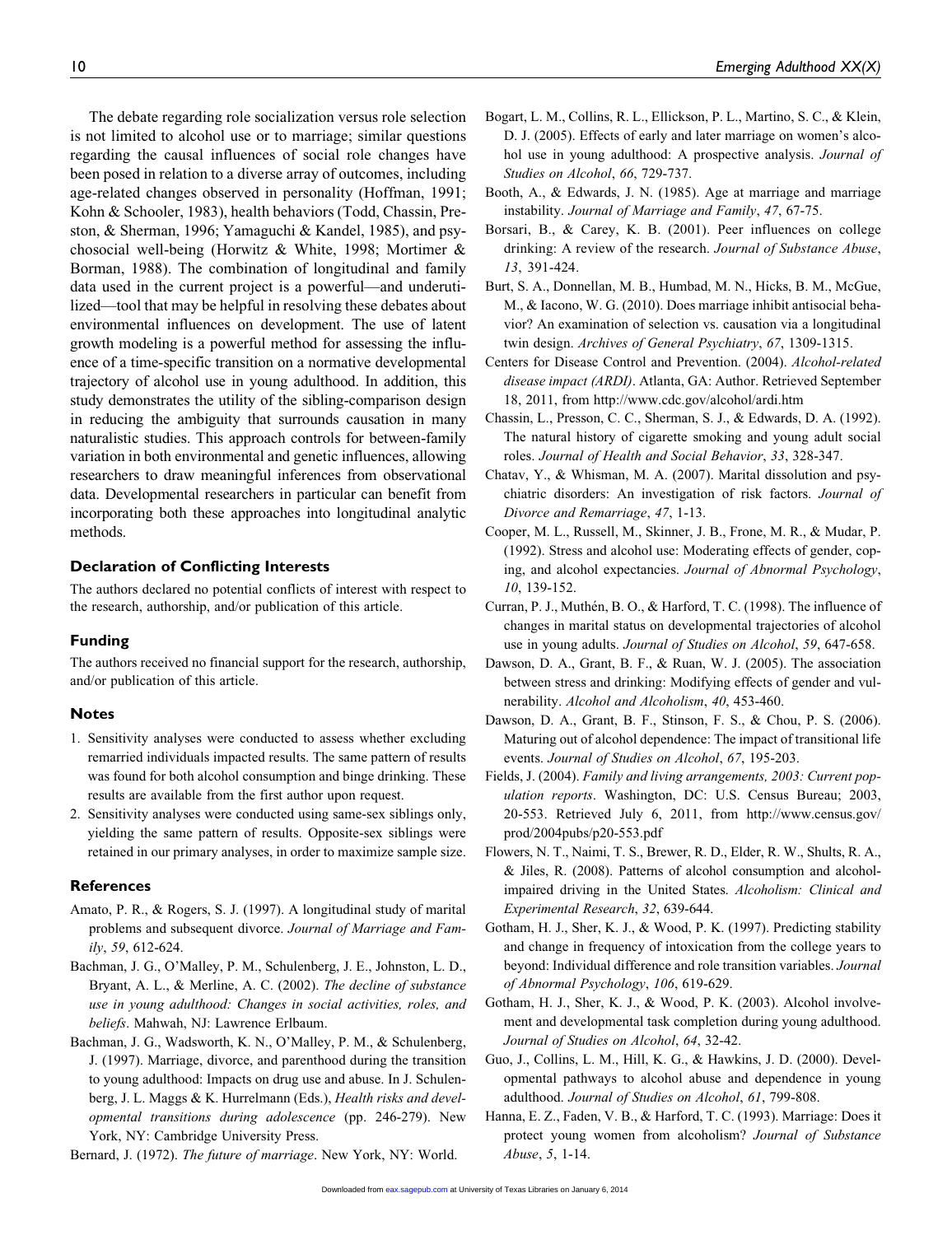- Harford, T. C., Hanna, E. Z., & Faden, V. B. (1994). The long- and short-term effects of marriage on drinking. Journal of Substance Abuse, 6, 209-217.
- Heath, A. C., Jardine, R., & Martin, N. G. (1989). Interactive effects of genotype and social environment on alcohol consumption in female twins. Journal of Studies on Alcohol, 50, 38-48.
- Hoffman, L. W. (1991). The influence of the family environment on personality: Accounting for sibling differences. Psychological Bulletin, 110, 187-203.
- Horwitz, A. V., & White, H. R. (1998). The relationship of cohabitation and mental health: A study of a young adult cohort. Journal of Marriage and Family, 60, 505-514.
- Horwitz, A. V., White, H. R., & Howell-White, S. (1996). Becoming married and mental health: A longitudinal study of a cohort of young adults. Journal of Marriage and Family, 58, 895-907.
- Hu, L., & Bentler, P. M. (1999). Cutoff criteria for fit indexes in covariance structure analysis: Conventional criteria versus new alternatives. Structural Equation Modeling, 6, 1-55.
- Jessor, R., & Jessor, S. L. (1977). Problem behavior and psychosocial development: A Longitudinal Study of Youth. San Diego, CA: Academic Press.
- Keyes, K. M., Hatzenbuehler, M. L., & Hasin, D. S. (2011). Stressful life experiences, alcohol consumption, and alcohol use disorders: The epidemiologic evidence for four main types of stressors. Psychopharmacology, 218, 1-17.
- Kiene, S. M., Barta, W. D., Tennen, H., & Armeli, S. (2009). Alcohol, helping young adults to have unprotected sex with casual partners: Findings from a daily diary study of alcohol use and sexual behavior. Journal of Adolescent Health, 44, 73-80.
- Kohn, M. L, & Schooler, C. (1983). Work and personality: An inquiry into the impact of social stratification. Norwood, NJ: Ablex Publishing.
- Lahey, B. B., & D'Onofrio, B. M. (2010). All in the family: Comparing siblings to test causal hypotheses regarding environment influences on behavior. Current Directions in Psychological Science, 19, 319-323.
- Leonard, K. E., & Das Eiden, R. (1999). Husband's and wife's drinking: Unilateral or bilateral influences among newlyweds in a general population sample. Journal of Studies on Alcohol, 13, 130-138.
- Leonard, K. E., & Eiden, R. D. (2007). Marital and family processes in the context of alcohol use and alcohol disorders. Annual Review of Clinical Psychology, 3, 285-310.
- Leonard, K. E., & Mudar, P. (2004). Husbands' influence on wives' drinking: Testing a relationship motivation model in the early years of marriage. Psychology of Addictive Behaviors, 18, 340-349.
- Martino, S. C., Collins, R. L., & Ellickson, P. L. (2004). Substance use and early marriage. Journal of Marriage and Family, 66, 244-257.
- McArdle, J. J., & Nesselroade, J. R. (2002). Growth curve analysis in contemporary psychological research. In J. Schinka & W. Velicer (Eds.), Comprehensive handbook of psychology: Vol. 2. Research methods in psychology (pp. 447-480). New York, NY: Wiley.
- Miller-Tutzauer, C., Leonard, K. E., & Windle, M. (1991). Marriage and alcohol use: A longitudinal study of ''maturing out.'' Journal of Studies on Alcohol, 52, 434-440.
- Mortimer, J. T., & Borman, K. T. (1988). Work experience and psychological development through the life span. Boulder, CO: Westview Press.
- Muthén, L. K., & Muthén, B. O. (1998–2007). Mplus user's guide (5th ed.). Los Angeles, CA: Author.
- National Institute of Alcohol Abuse and Alcoholism. (2006). Alcohol use and alcohol use disorders in the United States: Main findings from the 2001–2002 National Epidemiologic Survey on Alcohol and Related Conditions (NESARC). Bethesda, MD: U.S. Alcohol Epidemiological Data Reference Manual.
- Newcomb, M. D., & Bentler, P. M. (1988). Impact of adolescent drug use and social support on problems of young adults: A longitudinal study. Journal of Abnormal Psychology, 97, 64-75.
- Nock, S. L. (1998). Marriage in men's lives. New York, NY: Oxford University Press.
- Nock, S. L. (2005). Marriage as a public issue. The Future of Children, 15, 13-32.
- O'Malley, P. M., & Johnston, L. D. (2002). Epidemiology of alcohol and other drug use among American college students. Journal of Studies on Alcohol and Drugs, 23-39.
- Power, C., & Estaugh, V. (1990). The role of family formation and dissolution in shaping drinking behaviour in early adulthood. British Journal of Addiction, 85, 521-530.
- Prescott, C. A., & Kendler, K. S. (2001). Associations between marital status and alcohol consumption in a longitudinal study of female twins. Journal of Studies on Alcohol, 62, 589-604.
- Reczek, C., Pudrovska, T., Carr, D., & Umberson, D. (2012, August). Marital status, marital transitions, and alcohol use: A mixedmethods study. Paper presented at annual meeting of the American Sociological Association, Denver, CO.
- Rhule-Louie, D. M., & McMahon, R. J. (2007). Problem behavior and romantic relationships: Assortative mating, behavior contagion, and desistance. Clinical Child and Family Psychology Review, 10, 53-100.
- Richardson, A., & Budd, T. (2003). Young adults, alcohol, crime and disorder. Criminal Behaviour and Mental Health, 13, 5-17.
- Sampson, R. J., & Laub, J. H. (1990). Crime and deviance over the life course: The salience of adult social bonds. American Sociological Review, 55, 609-627.
- Schafer, J. L., & Graham, J. W. (2002). Missing data: Our view of the state of the art. Psychological Methods, 7, 147-177.
- Schulenberg, J., Maggs, J. L., & O'Malley, P. M. (2003). How and why the understanding of developmental continuity and discontinuity is important: The sample case of long-term consequences of adolescent substance use. In J. T. Mortimer & M. J. Shanahan (Eds.), Handbook of the life course (pp. 413-436). New York, NY: Plenum Press.
- Smith, K. P., & Christakis, N. A. (2008). Social networks and health. Annual. Review of Sociology, 34, 405-429.
- Substance Abuse and Mental Health Services Administration. (2011). Results from the 2010 National Survey on Drug Use and Health: Summary of national findings (NSDUH Series H-41, HHS Publication No. (SMA) 11-4658). Rockville, MD: Author.
- Temple, M. T., Fillmore, K. M., Hartka, E., Johnstone, B., Leino, E. V., [& Motoyos](http://eax.sagepub.com/)ki, M. (1991). A meta-analysis of change in marital and